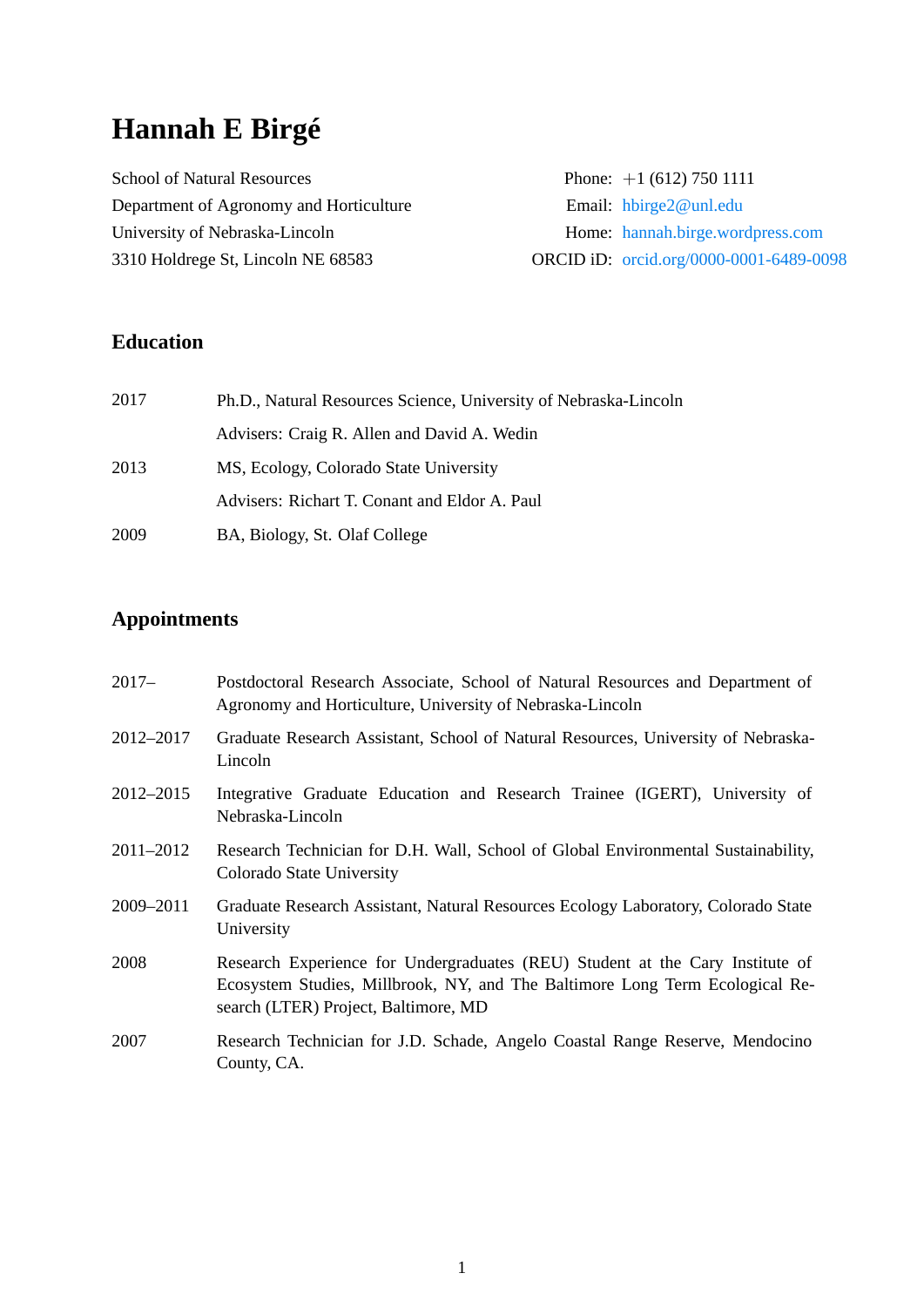## **Publications**

- [1] Allen, C.R., **Birge, H.E.**., Angeler, D.G., Arnold, C.A., Chaffin, B.C., DeCaro, D., Garmestani, A.S. & Gunderson, L.H. (2017). Quantifying uncertainty and tradeoffs in resilience assessments. Ecology and Society. In press.
- [2] Craig, R.K., Garmestani, A.S., Allen, C.R., Arnold, C.A., **Birge, H.E.**., DeCaro, D.A., Fremier, A.K., Gosnell, H. & Schlager, E. (2017). Balancing stability and flexibility in adaptive governance: the new challenges and a review of tools available. Ecology and Society, 22(3), DOI: 10.5751/ES-08983-220203
- [3] Gunderson, L.H., Cosens, B., Chaffin, B.C., Arnold, C.A., Fremier, A., Garmestani, A.S., Craig, R.K., Gosnell, H., **Birge, H.E.**, Allen, C.R.,Benson, M.H., Morrison, R., Stone, M., Hamm, J., [Nemec, K., Schlager, E. &](https://doi.org/10.5751/ES-08983-220203) Lewellyn, D. (2017). Regime shifts and panarchies in regional scale social ecological water systems. Ecology and Society, 22(1), 306–312. DOI: doi.org/10.5751/ES-08879-220131
- [4] Allen, C.R., **Birge, H.E.**, Slater, J. & Wiggers, E. (2016). The invasive ant, Solenopsis invicta, reduces herpetofauna richness and abundance. Biological Invasions, 19(2), 306-312. DOI: doi.org/ [10.1007/s1053](https://doi.org/10.5751/ES-08879-220131)0-016-1343-7
- [5] **Birge, H.E.**, Bevans, B.A., Allen, C.R., Angeler, D.G., Baer, S.G., & Wall, D.H. (2016). Adaptive management for soil ecosystem services. Journal of Environmental Management, [183\(2\),](https://doi.org/10.1007/s10530-016-1343-7) [371–378. DOI:](https://doi.org/10.1007/s10530-016-1343-7) doi.org/10.1016/j.jenvman.2016.06.024
- [6] **Birge, H.E.**, Allen, C.R., Garmestani, A.S. & Pope, K.L. (2016). Adaptive management for ecosystem services. Journal of Environmental Management, 183(2), 343–352. DOI: doi.org/10.1016[/j.jenvman.2016.07.054](https://doi.org/10.1016/j.jenvman.2016.06.024)
- [7] Allen, C.R., **Birge, H.E.**, Bartlett-Hunt, S., Burnett, J.L., Cosens, B., Ximing, C., Garmestani, A.S., Linkov, I., Scott, E.A., Solomon, M.D. & Uden, D.R. (2016). Avoiding decline: [fostering resilience and sustainability](https://doi.org/10.1016/j.jenvman.2016.07.054) in midsize cities. Sustainability, 8(9), 844. DOI: doi:10.3390/su8090844
- [8] **Birge, H.E.**, Conant, R.T., Haddix, M., Wallenstein, M.D., Morris, S., Follet, R., Snapp, S.& Paul, E.A. (2015). Soil respiration is determined by substrate availability, not microbial biomass: [insights from a long-te](https://doi.org/10.1016/j.jenvman.2016.07.054)rm incubation. Soil Biology and Biochemistry, 81, 304–310. DOI: doi.org/10.1016/j.soilbio.2014.11.028
- [9] **Birge, H.E.**, Allen, C.R., Craig, R.K., Garmestani, A.S., Hamm, J.A., Babbitt, C., Nemec, K.& Schlager, E.A. (2015). Social-ecological resilience and law in the Platte River basin. Idaho Law [Review, 51\(1\), 229–256. DOI:](https://doi.org/10.1016/j.soilbio.2014.11.028) http://www.uidaho.edu/law/law-review/articles/volume-51
- [10] Angeler, D.G., Allen, C.R., textbfBirge, H.E., McKie,G.& Johnson, R.K. (2014). Assessing and managing freshwater ecosystems vulnerable to global change. Ambio, 43(1), 113–125. DOI: doi.org/10.1007/s13280-014-0[566-z](https://http://www.uidaho.edu/law/law-review/articles/volume-51)
- [11] Meyers, P.E., Allen, C.R. & textbfBirge, H.E., (2014). Consuming fire ants reduces Northern Bobwhite survival and weight gain. Journal of Agricultural and Urban Entomology, 30(1), 49–58. DOI: [doi.org/10.3954/JAUE12-08.1](https://doi.org/10.1007/s13280-014-0566-z)
- [12] Conant, R.T., Ryan, M.G., Ågren, G.I., textbfBirge, H.E., Davidson, E.A., Eliasson, P.E., Evans, S.E., Frey, S.D., Giardina, C.P., Hopkins, F., Hyvönen, R., Kirschbaum, M.U.F., Lavallee, J.M.,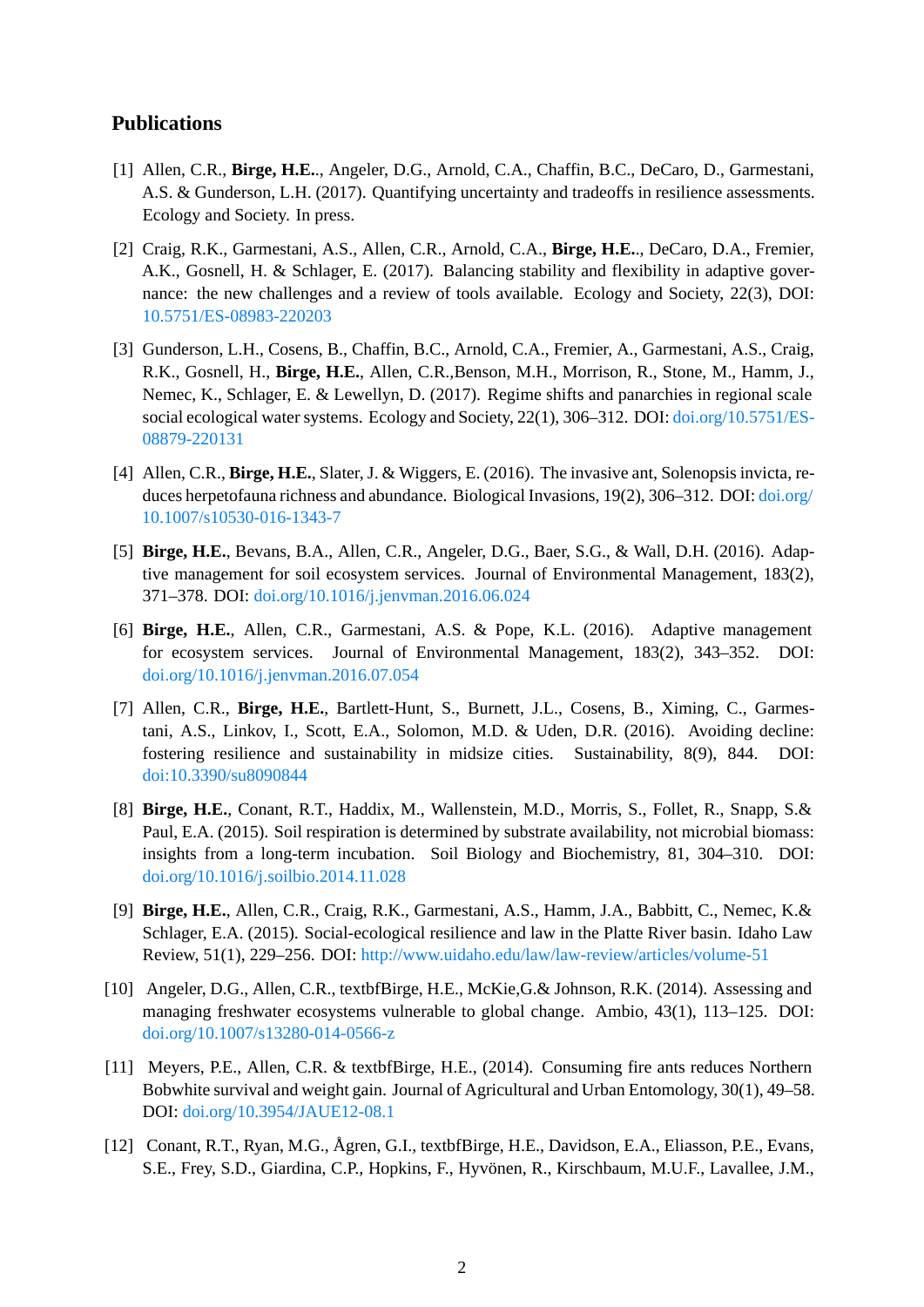Leifeld, J., Parton, W.J., Steinweg, J., Wallenstein, M.D., Wetterstedt, J.A.M. & Bradford, M.A. (2011). Temperature and soil organic matter decomposition – synthesis of current knowledge and a way forward. Global Change Biology, 17(11), 3392–-3404. DOI: doi.org/10.1111/j.1365- 2486.2011.02496.x

#### **Ho[nors and Award](https://doi.org/10.1111/j.1365-2486.2011.02496.x)s**

- 2017 School of Natural Resources Meritorious Graduate Student
- 2016–17 University of Nebraska Dean's Fellowship
- 2015–17 University of Nebraska-Lincoln Great Plains Graduate Fellow
- 2016 Wildwood Trust Scholarship
- 2016 Irvin A. and Agnes E. Nelson Memorial Fellowship
- 2016 AAAS Science Program for Excellence in Science
- 2016 Natural Resource Sciences Graduate Student Conference Travel Grant
- 2012–15 NSF Integrative Graduate Education and Research Traineeship (IGERT)
- 2015– Resilience Alliance Young Scholar (RAYS)
- 2015 Guest of August T. Larsson Visiting Fellow in Uppsala, Sweden
- 2014 School of Natural Resources Elevator Speech Competition, 1st Place

## **Grants Awarded**

- 2017– Allen, C.R. (PI), **Birge, H.E.** (Co-PI), Shulksi, M. (Co-PI), Convergent Approaches For Equitable and Desirable Social-Ecological Outcomes in the New Arctic, **\$99,864**, National Science Foundation.
- 2014–17 Allen, C.R. (PI) & **Birge, H.E.** (Co-PI),Better Soil for Birds,**\$214,986**, Nebraska Game and Parks Commission.
- 2013–17 **Birge, H.E.** (PI), Allen, C.R. (Co-PI), Incorporating Soil Ecological Knowledge into Management of Conservation Reserve Program (CRP) Lands, **\$10,000**, United States Department of Agriculture Sustainable Agriculture Research and Education (USDA-SARE)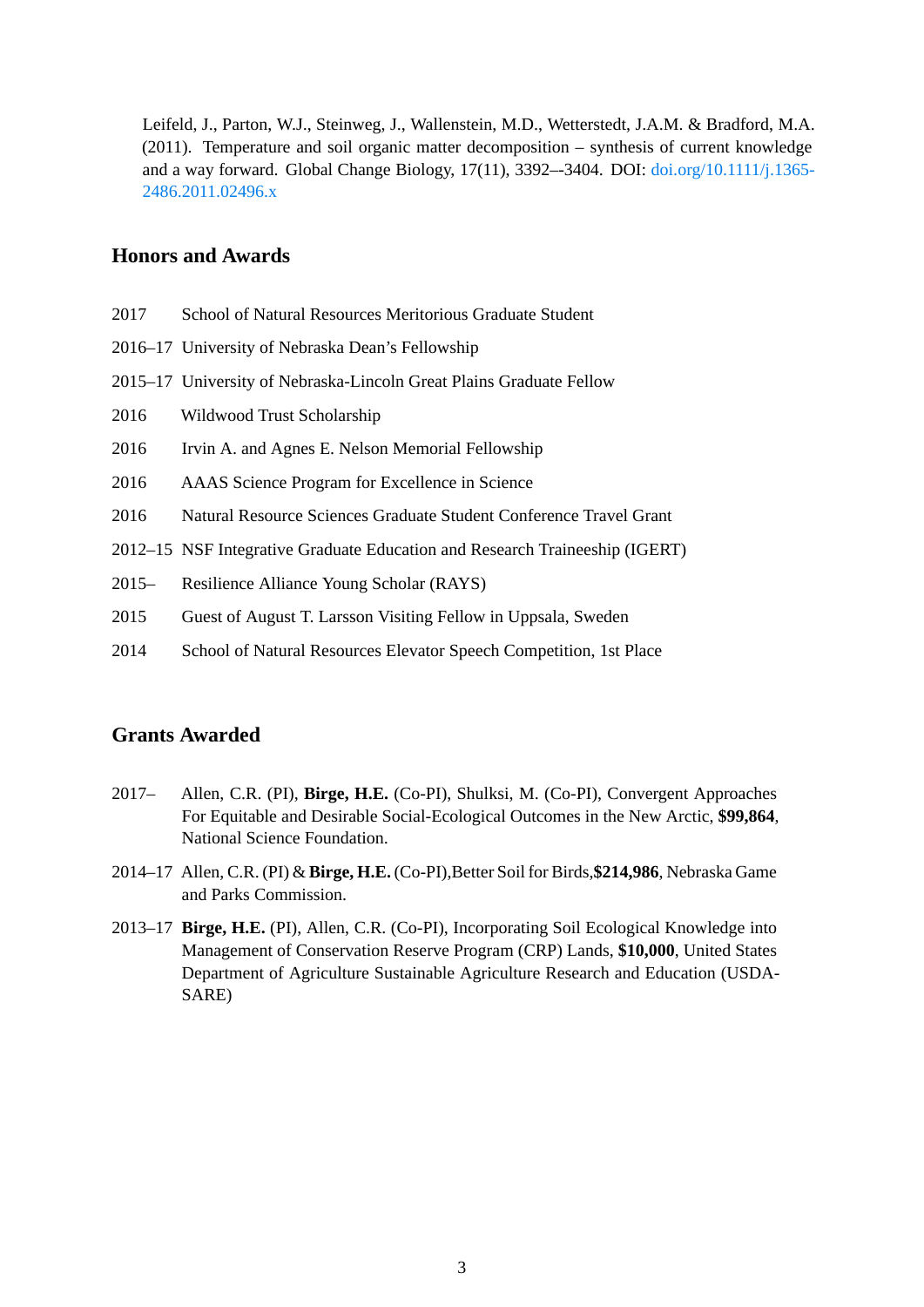# **Teaching**

| 2015 | Landscape Ecology (Co-Instructor)        | University of Nebraska-Lincoln |
|------|------------------------------------------|--------------------------------|
| 2009 | Plant Physiology (TA)                    | St. Olaf College               |
|      | 2007–09 Evolution and Diversity (TA)     | St. Olaf College               |
| 2008 | Ecological Principles (TA)               | St. Olaf College               |
| 2008 | Cell Biology for Non-Majors (TA)         | St. Olaf College               |
| 2007 | Introduction to Biological Sciences (TA) | St. Olaf College               |
| 2007 | Human Biology for Non-Majors (TA)        | St. Olaf College               |

#### **Supervision**

| 2016 | Thanh Nguyen, EnvironMentor Student                                        | North Star High School |
|------|----------------------------------------------------------------------------|------------------------|
| 2015 | Caitlin Olsen, Env. Sciences Thesis Student University of Nebraska-Lincoln |                        |

#### **Professional Activities**

- Member, University of Nebraska's Arctic-Mid Latitude Resilience Working Group, 2017–.
- Co-Organizer, Association for Women in Science (AWIS) Mentoring Workshops at University of Nebraska, 2016
- Special Issue Guest Editor, Journal of Environmental Management, 2015–17.
- Participant, University of the Arctic (UArctic) Student Congress in St. Petersburg, Russia and Aberdeen, Scotland, 2016 & 2017.
- Member, The Nature Conservancy of Nebraska's Climate Change Working Group, 2015–.
- Member, University of Nebraska's Complexity Science Working Group, 2015–.
- Member, National Socio-Environmental Synthesis Center's Adaptive Water Governance Working Group, 2016–.
- Special Session Organizer, Soil and Water Conservation Society Annual Meeting, 2014.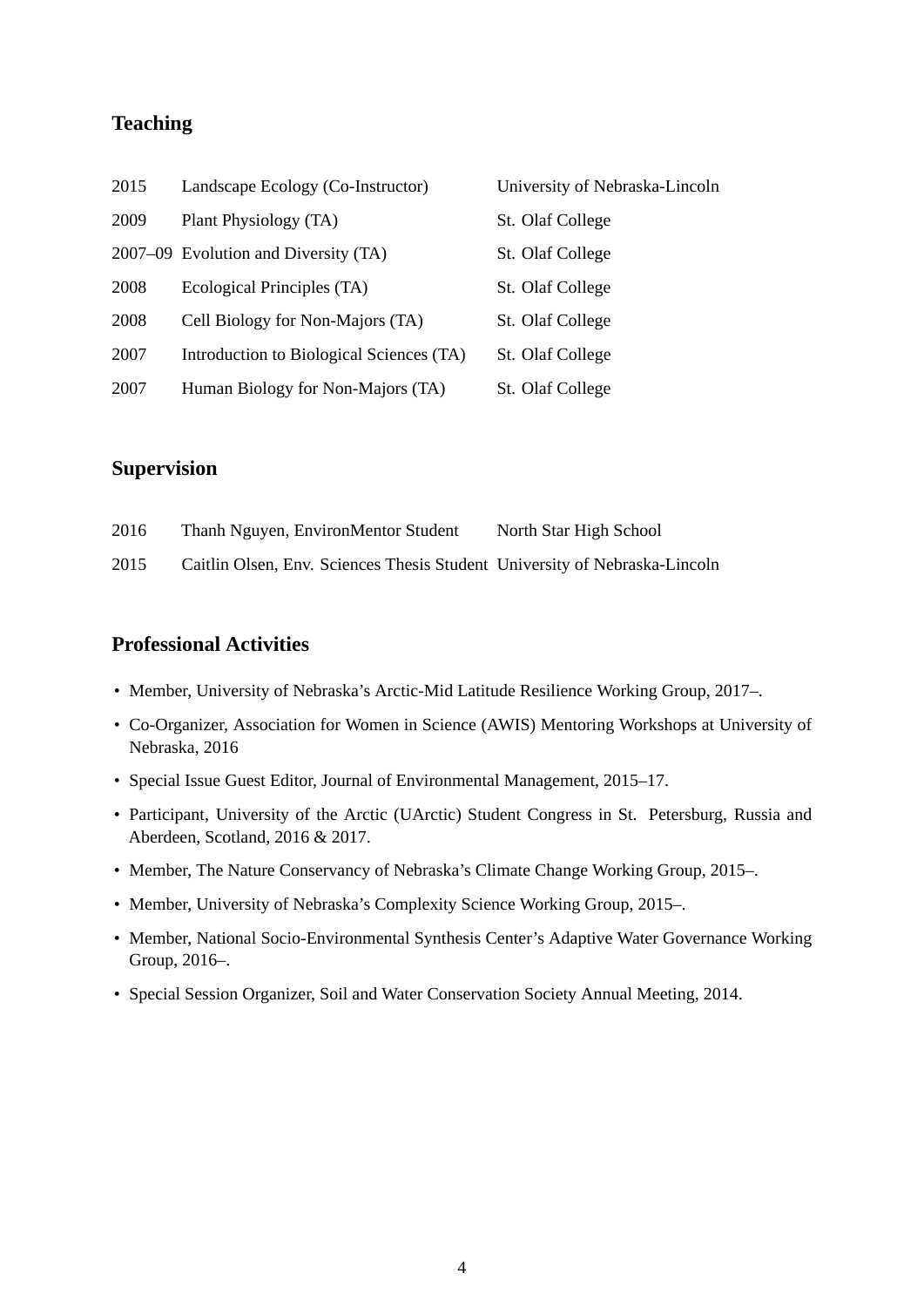## **Science Communication**

- **Birge, H.E.** *What's in a name? 'Soil health' as defined by farmers, managers, and scientists* Beneath Our Feet Blog – Global Soil Biodiversity Initiative. Link. Winter 2017.
- **Birge, H.E.** & Bevans, B.A. *Preserving ecosystem services through adaptive soil management* Beneath Our Feet Blog – Global Soil Biodiversity Initiative. Link. Summer 2016.
- **Birge, H.E.** *Combining private, state, and federal forces to p[rotec](http://blog.globalsoilbiodiversity.org/article/2017/02/08/what%E2%80%99s-name-%E2%80%9Csoil-health%E2%80%9D-defined-farmers-managers-and-scientists)t Nebraska's natural resources* The Nature Conservancy of Nebraska Press Release. Spring 2016.
- **Birge, H.E.** & Allen, C.R. *Early warning indicators in aqua[tic ec](http://blog.globalsoilbiodiversity.org/article/2016/08/04/preserving-ecosystem-services-through-adaptive-soil-management)osystems* Journal of Applied Ecology Blog Link. Fall 2015.
- Allen, C.R. & **Birge, H.E.** *How network analyses can help to find out what happens to ostrich farming after an avian influenza outbreak* Journal of Applied Ecology Blog Link. Fall 2015.
- **Birge, H.E.** *Lessons from the Fir[e Re](https://jappliedecologyblog.wordpress.com/2015/10/30/early-warning-indicators-in-aquatic-ecosystems/)search at the Niobrara Valley Preserve* The Nature Conservancy of Nebraska Newsletter. Summer 2015

#### **Presentations**

- [1] **Birge, H.E.**, Bevans, R.A., Allen, C.R., Angeler, D.R., Baer, S.G. & Wall, D.H. (2017). Adaptive management for soil ecosystem services. *Stockholm Resilience Alliance Conference*, Stockholm, Sweden. Oral presentation.
- [2] **Birge, H.E.** (2017). Soil Resilience. *The Nature Conservancy of Nebraska*, Omaha, Nebraska. Oral presentation.
- [3] Pope, K.L., Chaffin, B.C., **Birge, H.E.**, Allen, C.R., Sundstrom, S.M. & Angeler, D.G. (2017) Emergent properties of recreational fisheries.*8th World Recreational Fishing Conference*, Victoria, British Columbia, Canada. Poster presentation.
- [4] **Birge, H.E.**, Allen, C.R., Garmestani, A.S. & Pope, K.L. (2016). A cross-scale framework for analyzing ecosystem services. *The Conference on Complex Systems*, Amsterdam, Netherlands. Oral presentation.
- [5] **Birge, H.E.**, Allen, C.R., Garmestani, A.S. & Pope, K.L. (2016). A cross-scale framework for analyzing ecosystem services. *Gordon Research Seminars: Unifying Across Ecological Scales*, Biddeford, ME. Poster presentation.
- [6] **Birge, H.E.**, Allen, C.R., Craig, R.K., Garmestani, A.S., Hamm, J.A., Babbit, C., Nemec, K. & Schalger, E. (2016). Social-ecological resilience and law in the Platte River basin. *Rural Futures Conference*, Lincoln, NE. Poster presentation
- [7] **Birge, H.E.**, Allen, C.R. & Twidwell, D (2015). Not all disturbances are created equal. *American Association of Geographers Annual Meeting*, Chicago, IL. Oral presentation.
- [8] **Birge, H.E.**, Allen, C.R., Craig, R.K., Garmestani, A.S., Hamm, J.A., Babbitt, C., Nemec, K.& Schlager, E.A. (2014). Social-ecological resilience and law in the Platte River basin. *Water for Food Conference*, Lincoln, NE. Poster presentation.